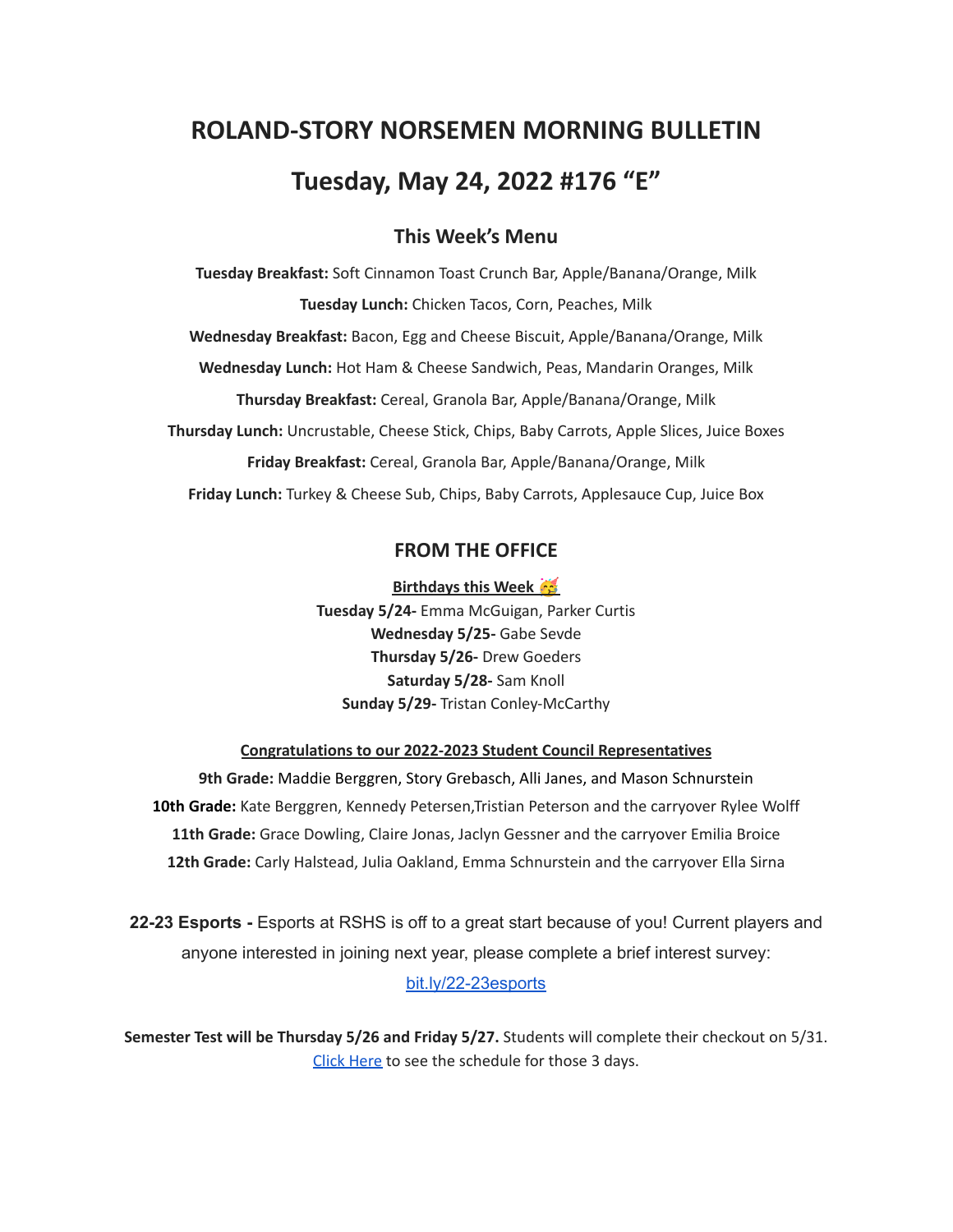

## **[COUNSELOR FOLDER](https://docs.google.com/document/d/1vmwczNPbDzXe9vFaG5LJMQ7NYDv-i4oQJHybqA65TUc/edit?usp=sharing) (9-12)-Click here**

#### **Online DMACC classes for Fall 2022**

An important message to remember about DMACC online is that you, the student, must register for the class. Once you register online then the counseling department receives a notice to approve it.

## **ATHLETIC ACTIVITIES FOR THE WEEK**

**Tuesday 5/24** JV Baseball Game @ SE-Valley 5:15pm Varsity Baseball Game @ SE- Valley 7:30pm

#### **Wednesday 5/25**

JV Softball Game @ Greene County 5:30pm Varsity Softball 2 Greene County 7:30pm

#### **Thursday 5/26**

Girls Golf State @ Pheasant Ridge Cedar Falls 9:00am JV2 Baseball Double Header vs Ballard 4:00pm JV Baseball Double Header vs Johnston 5:15pm JV Softball Game vs Ames 5:30pm Varsity Softball Game vs Ames 7:30pm

#### **Friday 5/27**

Girls Golf State @ Pheasant Ridge Cedar Falls 8:30am JV Softball Game vs Nevada 5:30pm Varsity Softball Game vs Nevada 7:30pm